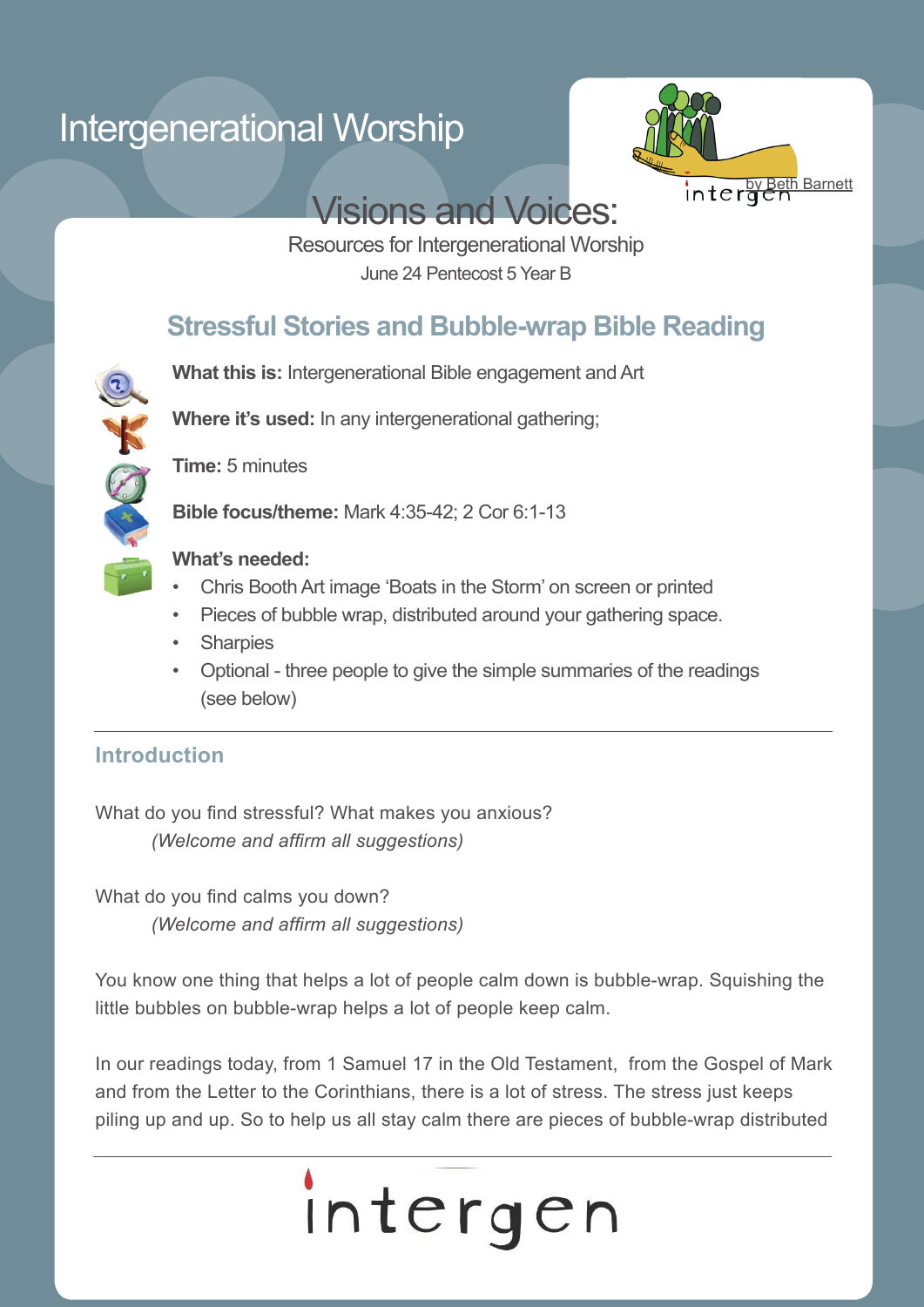around your seats today. Reach and find them, because you're going to need them soon.



The army of Israel are being attacked by the Philistines and the Philistines have a huge giant on their side - really stressful.

In the gospel reading the disciples are crossing the sea in the dark in the middle of a storm very very stressful.

The writers of 2 Corinthians are describing how they have been beaten up, put in prison, left hungry - it goes on and on describing stressful situations.

Optional: Ask 3 different people to prepare these brief summaries and have them stand up and deliver them at this point. If it will be appreciated by your community, ask them to include a little bit of costumery - a shield or helmet, a sailor's beanie or an oar, chains or scrolls.

These are Stressful Stories - so we're going to do some Bubble-wrap Bible reading. With our bubble wrap stress relief sheets ready, let's read some Bible.

*Read Mark 4:35-42, stopping at various points to notice the stress rising in the text (indi-*

# intergen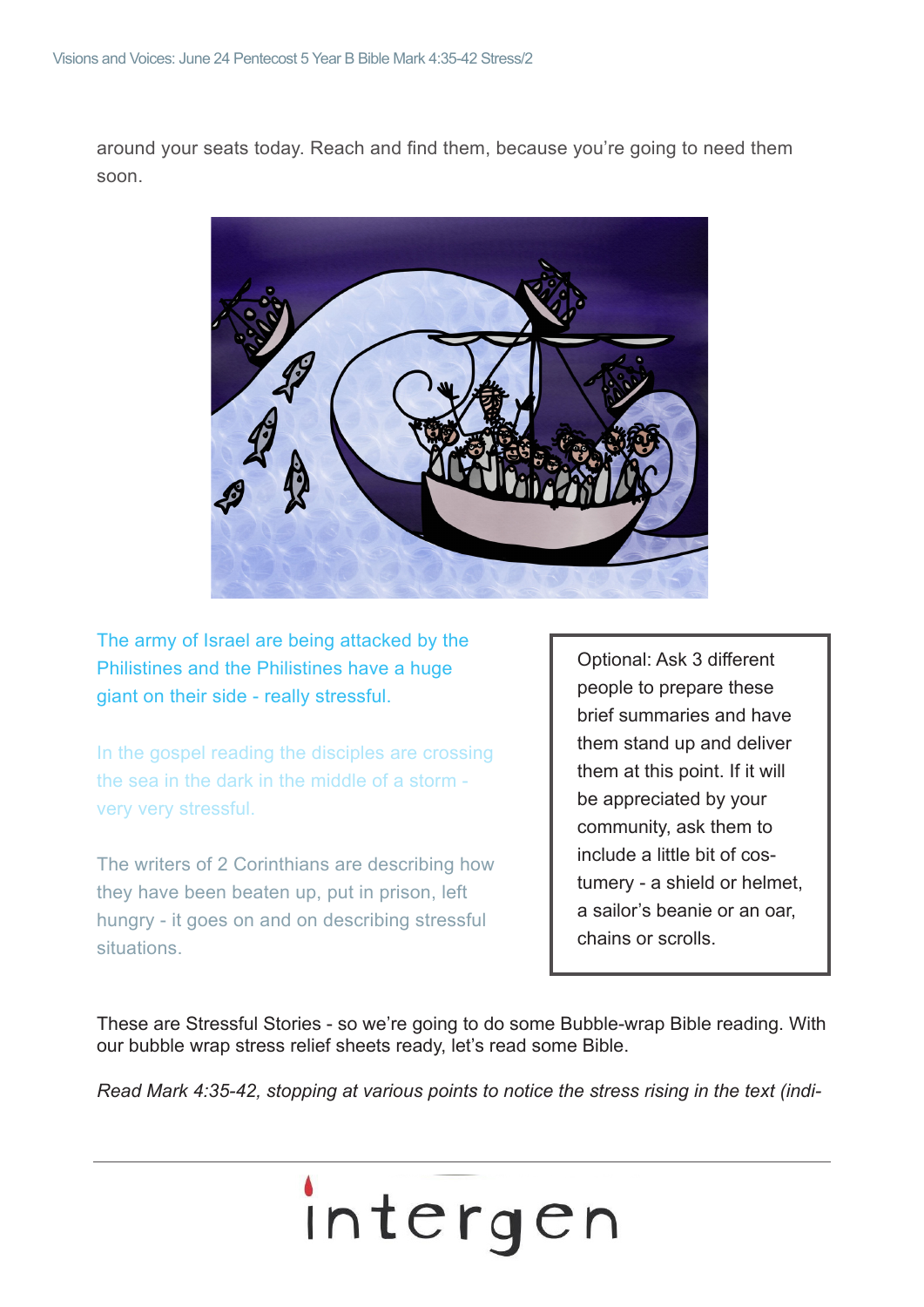**On that day, when evening had come, he said to them, "Let us go across to the other side." The 'other side' meant the place where a different people group lived, and it especially meant the place where the Roman armies were stationed. Some people find new situations stressful.** 

**And leaving the crowd behind, they took him with them in the boat, just as he was. Other boats were with him.** 

**A great windstorm arose, feel the tension rise** 

**and the waves beat into the boat, its getting more scary** 

**so that the boat was already being swamped. How stressful is this!? But he was in the stern, asleep on the cushion; and they woke him up and said to him, "Teacher, do you not care that we are perishing?" You can hear the anxiety and desperation.**

**He woke up and rebuked the wind, and said to the sea, "Peace! Be still!" Then the wind ceased, and there was a dead calm. Ok - now its a different kind of stressful - its a bit freaky.**

**He said to them, "Why are you afraid? Have you still no faith?" And they were filled with great fear absolutely out of their minds terrified a**

**nd said to one another, "Who then is this, that even the wind and the sea obey him?"**

**s**

*Continue with the reading from 2 Corinthians 6:1-13, again pausing to notice the escalating anxiety in the text, and encouraging and modelling the use of bubble wrap.* 

> As we work together with him, we urge you also not to accept the grace of God in vain.

For he says,

 "At an acceptable time I have listened to you,

 and on a day of salvation I have helped you."

See, now is the acceptable time; see, now is the day of salvation! so far so good, but watch out

We are putting no obstacle in anyone's way, so that no fault may be found with our ministry,

but as servants of God we have commended ourselves in every way:

through great endurance, things are getting hard

in afflictions, hardships, calamities, feel the stress

beatings, imprisonments, riots, oh - the anxiety is off the scale

# intergen